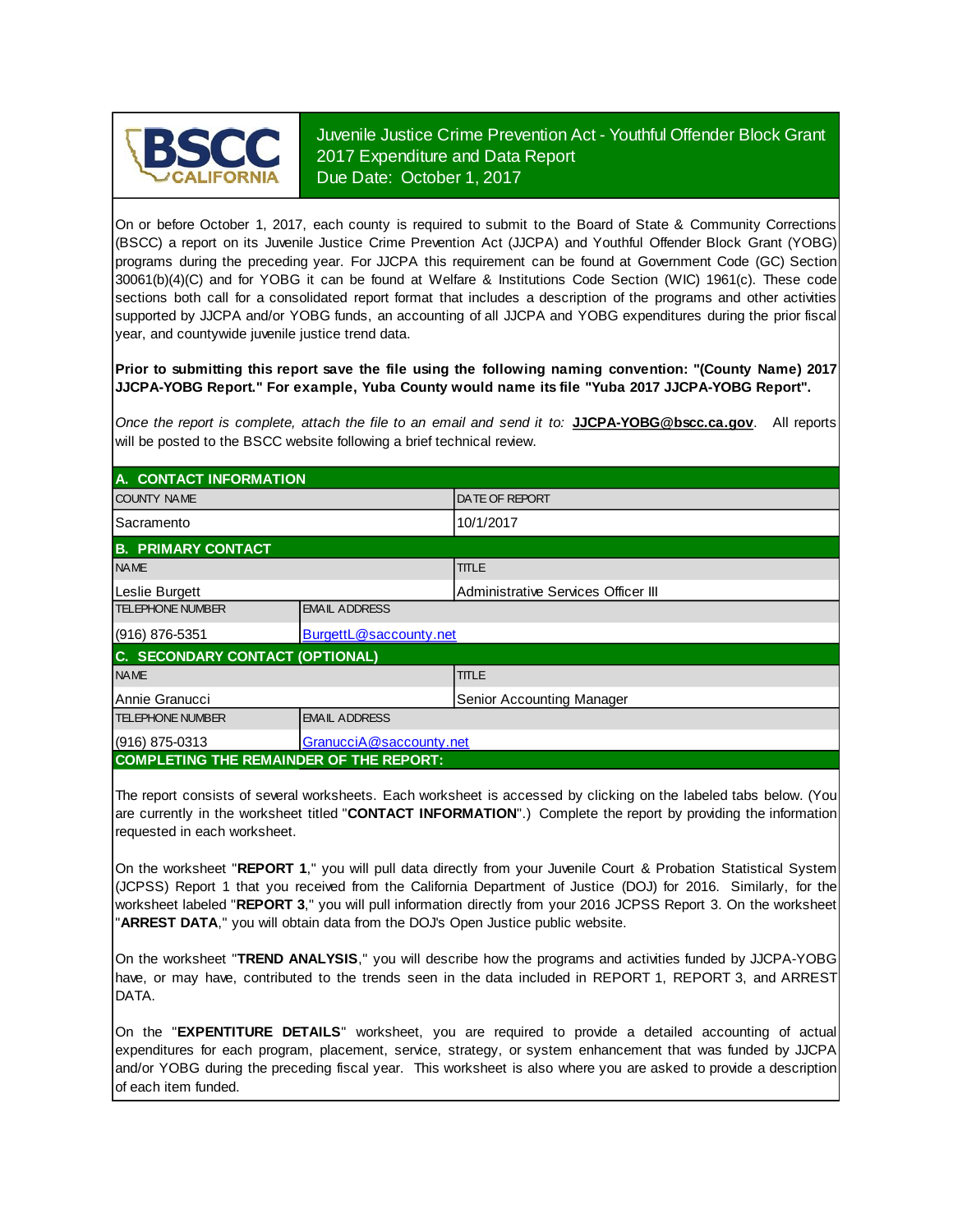### **COUNTYWIDE JUVENILE JUSTICE DATA for:** *Sacramento*

*In the blank boxes below, enter the data from your Report 1 received from DOJ as titled below:*

**Referrals of Juveniles to Probation Departments for Delinquent Acts, January 1 - December 31, 2016 Age by Referral Type, Gender, Race/Ethnic Group, Referral Source, Detention, Prosecutor Action, and Probation Department Disposition**

**Report 1**

#### **Probation Department Disposition**

| <b>Informal Probation</b> | 151   |
|---------------------------|-------|
| <b>Diversions</b>         | 173   |
| <b>Petitions Filed</b>    | 1 485 |

#### **Gender (OPTIONAL)**

| <b>Male</b>  | 1.728 |
|--------------|-------|
| Female       | 614   |
| <b>TOTAL</b> | 2.342 |

### **Race/Ethnic Group (OPTIONAL)**

| <b>Hispanic</b>         | 526   |
|-------------------------|-------|
| White                   | 512   |
| <b>Black</b>            | 1,161 |
| Asian                   | 57    |
| <b>Pacific Islander</b> | 18    |
| Indian                  |       |
| <b>Unknown</b>          | 64    |
| <b>TOTAL</b>            | 2,342 |

**Please use this space to explain any exceptions and/or anomalies in the data reported above:**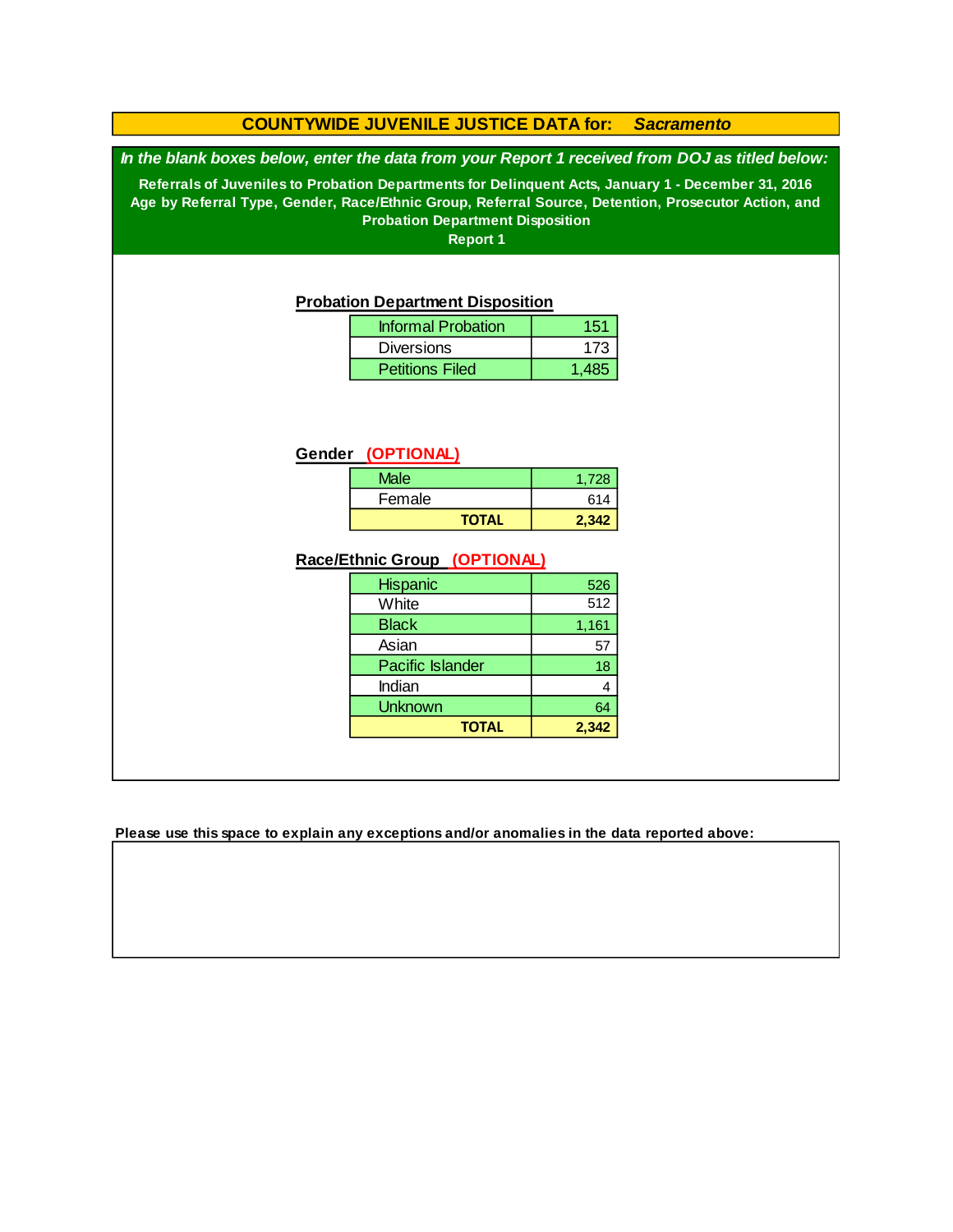| <b>COUNTYWIDE JUVENILE JUSTICE DATA for:</b><br><b>Sacramento</b>                                                                                                                                                                                                                                                                        |                                |              |                |  |  |  |  |
|------------------------------------------------------------------------------------------------------------------------------------------------------------------------------------------------------------------------------------------------------------------------------------------------------------------------------------------|--------------------------------|--------------|----------------|--|--|--|--|
| In the blank boxes below, enter the data from your Report 3 received from DOJ as titled below:<br>Juvenile Court Dispositions Resulting From Petitions for Delinquesnt Acts, January 1 - December 31, 2016<br>Age by Petition Type, Sex, Race/Ethnic Group, Defense Representation, Court Disposition and Wardship Placement<br>Report 3 |                                |              |                |  |  |  |  |
| <b>Petition Type</b>                                                                                                                                                                                                                                                                                                                     |                                |              |                |  |  |  |  |
|                                                                                                                                                                                                                                                                                                                                          | <b>New</b>                     |              | 1,485          |  |  |  |  |
|                                                                                                                                                                                                                                                                                                                                          | Subsequent                     |              |                |  |  |  |  |
|                                                                                                                                                                                                                                                                                                                                          |                                | <b>TOTAL</b> | 1,485          |  |  |  |  |
| <b>Court Disposition</b>                                                                                                                                                                                                                                                                                                                 |                                |              |                |  |  |  |  |
|                                                                                                                                                                                                                                                                                                                                          | <b>Informal Probation</b>      |              | 126            |  |  |  |  |
|                                                                                                                                                                                                                                                                                                                                          | Non-Ward Probation             |              | 170            |  |  |  |  |
|                                                                                                                                                                                                                                                                                                                                          | <b>Wardship Probation</b>      |              | 487            |  |  |  |  |
|                                                                                                                                                                                                                                                                                                                                          | Diversion                      |              |                |  |  |  |  |
|                                                                                                                                                                                                                                                                                                                                          | Deferred Entry of Judgement    |              | 75             |  |  |  |  |
|                                                                                                                                                                                                                                                                                                                                          | <b>Wardship Placements</b>     |              |                |  |  |  |  |
|                                                                                                                                                                                                                                                                                                                                          | Own/Relative's Home            |              | 430            |  |  |  |  |
|                                                                                                                                                                                                                                                                                                                                          | Non-Secure County Facility     |              |                |  |  |  |  |
|                                                                                                                                                                                                                                                                                                                                          | <b>Secure County Facility</b>  |              |                |  |  |  |  |
|                                                                                                                                                                                                                                                                                                                                          | Other Public Facility          |              |                |  |  |  |  |
|                                                                                                                                                                                                                                                                                                                                          | <b>Other Private Facillity</b> |              | 55             |  |  |  |  |
|                                                                                                                                                                                                                                                                                                                                          | Other                          |              |                |  |  |  |  |
|                                                                                                                                                                                                                                                                                                                                          | California Youth Authority*    |              | $\overline{2}$ |  |  |  |  |
|                                                                                                                                                                                                                                                                                                                                          |                                | <b>TOTAL</b> | 487            |  |  |  |  |
|                                                                                                                                                                                                                                                                                                                                          | <b>Subsequent Actions</b>      |              |                |  |  |  |  |
|                                                                                                                                                                                                                                                                                                                                          | <b>Technical Violations</b>    |              | 819            |  |  |  |  |
| Sex (OPTIONAL)                                                                                                                                                                                                                                                                                                                           |                                |              |                |  |  |  |  |
|                                                                                                                                                                                                                                                                                                                                          | <b>Male</b>                    |              | 1,172          |  |  |  |  |
|                                                                                                                                                                                                                                                                                                                                          | Female                         |              | 313            |  |  |  |  |
|                                                                                                                                                                                                                                                                                                                                          |                                | <b>TOTAL</b> | 1,485          |  |  |  |  |
|                                                                                                                                                                                                                                                                                                                                          |                                |              |                |  |  |  |  |
|                                                                                                                                                                                                                                                                                                                                          | Race/Ethnic Group (OPTIONAL)   |              |                |  |  |  |  |
|                                                                                                                                                                                                                                                                                                                                          | Hispanic                       |              | 343            |  |  |  |  |
|                                                                                                                                                                                                                                                                                                                                          | White                          |              | 343            |  |  |  |  |
|                                                                                                                                                                                                                                                                                                                                          | <b>Black</b>                   |              | 720            |  |  |  |  |
|                                                                                                                                                                                                                                                                                                                                          | Asian                          |              | 35             |  |  |  |  |
|                                                                                                                                                                                                                                                                                                                                          | Pacific Islander               |              | 16             |  |  |  |  |
|                                                                                                                                                                                                                                                                                                                                          | Indian<br>Unknown              |              | $\overline{c}$ |  |  |  |  |
|                                                                                                                                                                                                                                                                                                                                          |                                | <b>TOTAL</b> | 26<br>1,485    |  |  |  |  |
|                                                                                                                                                                                                                                                                                                                                          |                                |              |                |  |  |  |  |

**Please use this space to explain any exceptions and/or anomalies in the data reported above:** 

\* The JCPSS reports show "California Youth Authority," however it is now called the "Division of Juvenile Justice."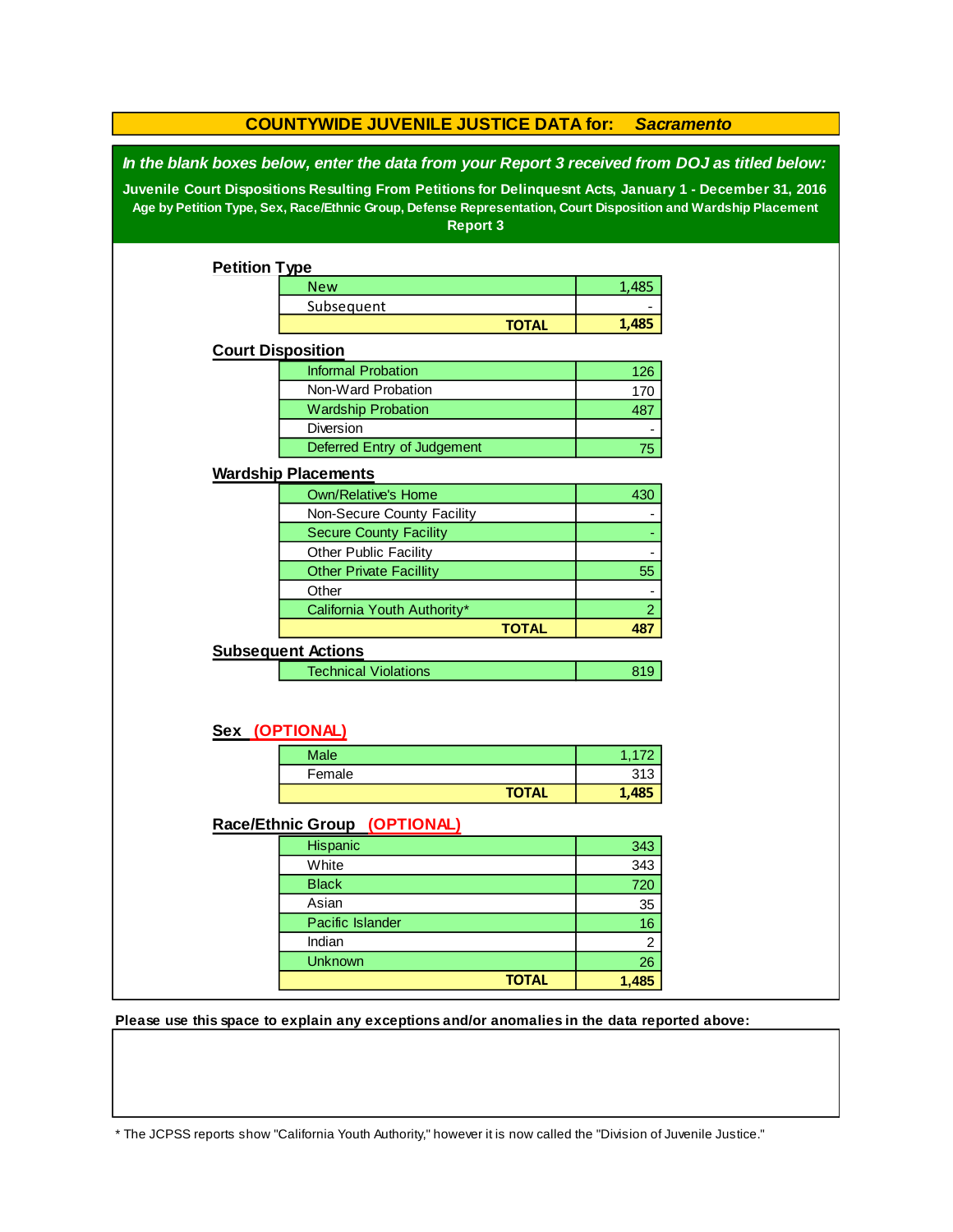|                | In the blank boxes below, enter your juvenile arrest data from last year. |        |
|----------------|---------------------------------------------------------------------------|--------|
|                | Arrest data by county can be found at:                                    |        |
|                | https://openjustice.doj.ca.gov/crime-statistics/arrests                   |        |
|                |                                                                           |        |
|                |                                                                           |        |
| <b>Arrests</b> |                                                                           |        |
|                | <b>Felony Arrests</b>                                                     | 13,207 |
|                | <b>Misdemeanor Arrests</b>                                                | 23,834 |
|                | <b>Status Arrests</b>                                                     | 102    |
|                | <b>TOTAL</b>                                                              | 37,143 |
|                | Gender (OPTIONAL)                                                         |        |
|                | <b>Male</b>                                                               |        |
|                | Female                                                                    |        |
|                | <b>TOTAL</b>                                                              |        |
|                |                                                                           |        |
|                |                                                                           |        |
|                |                                                                           |        |
|                | Race/Ethnic Group (OPTIONAL)                                              |        |
|                | <b>Black</b><br>White                                                     |        |
|                | Hispanic                                                                  |        |
|                | Other                                                                     |        |

**Please use this space to explain any exceptions and/or anomalies in the data reported above:**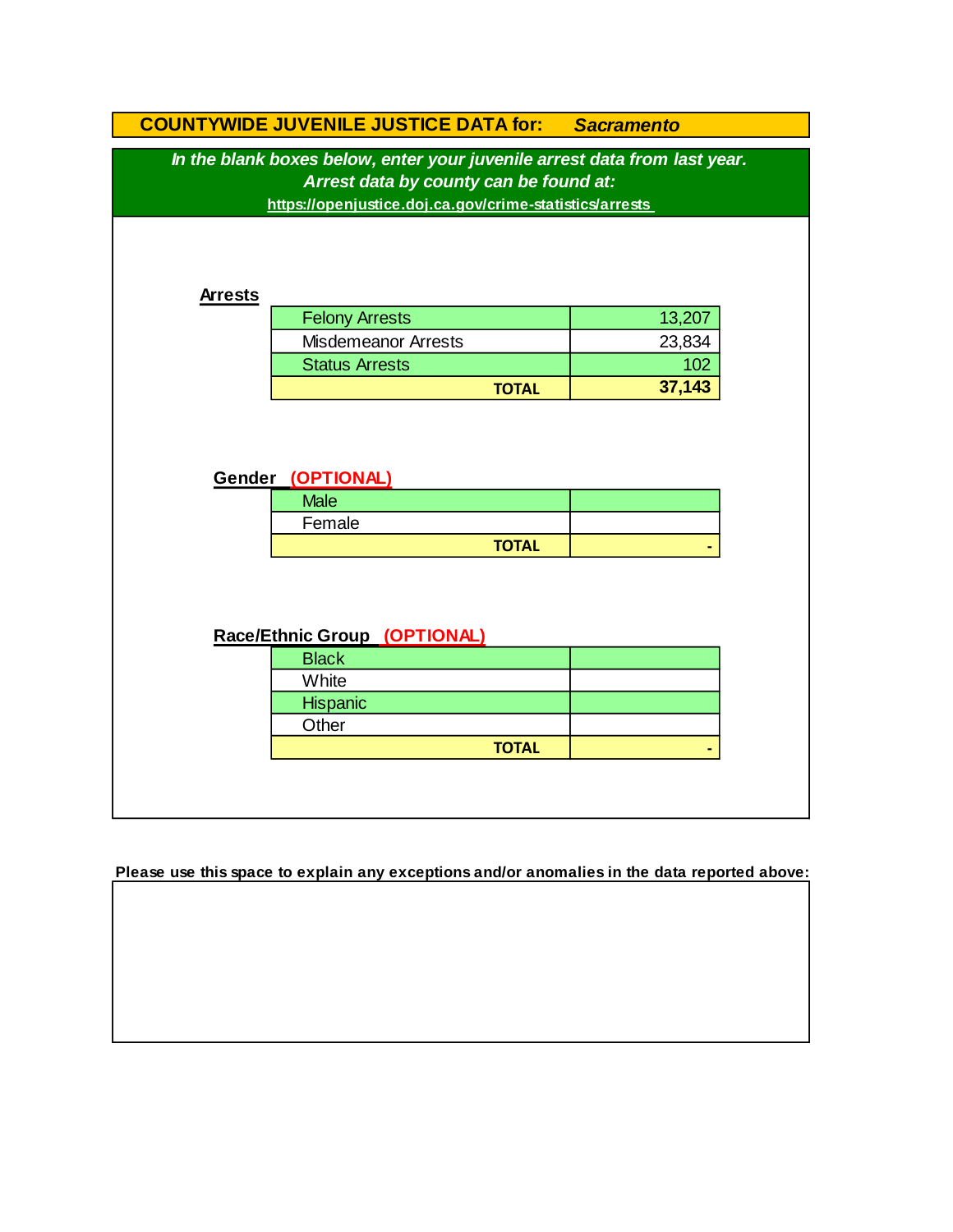## **ANALYSIS OF COUNTYWIDE TREND DATA for:** *Sacramento*

### **Government Code Section 30061(b)(4)(C)(iv) & WIC Section 1961(c)(3)**

Provide <sup>a</sup> summary description or analysis, based on available information, of how the programs, placements, services, strategies or system enhancements funded by JJCPA-YOBG have, or may have, contributed to, or influenced, the juvenile justice data trends identified in this report.

Probation's overarching strategy utilizing JJCPA-YOBG funding is to increase opportunities for treatment, supervision, and service while reducing the risk factors related to recidvism. The first step is the assessment component. Probation utilizes the assessment to inform treatment planning. The youth and family voice and choice are incorporated into the treatment plan. Resources are targeted to meet the specific needs of the youth and family. Cognitive behavioral learning approaches are coupled with interventions with the goal of disruptpting delinquency by replacing the negative peer associates and promoting prosocial activities that build positive relationships.The Probation utilizes the collaborative community based multi-disciplinary teaming along with programs to increase family functioning within the home while also addressing behavioral issues and providing programs with a focus on mental health, trauma, substance abuse, and vocational and educational training.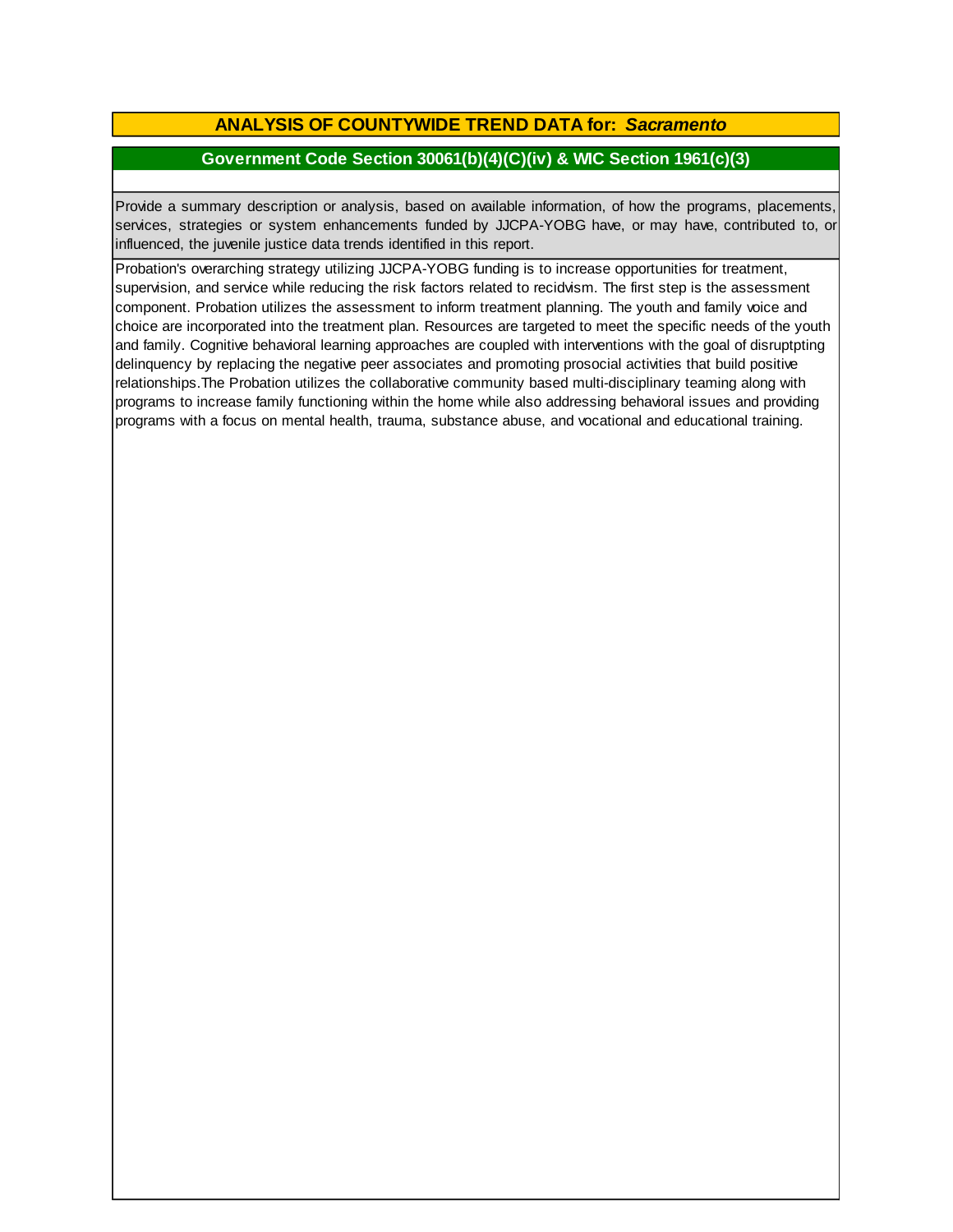Use the template(s) below to report the programs, placements, services, strategies, and/or system enhancements you funded in the preceding fiscal year. Use <sup>a</sup> separate template for each program, placement, service, strategy, or system enhancement that was supported with JJCPA and/or YOBG funds. If you need more templates than provided, copy and paste additional templates below the last Accounting of Expenditures template.

Start by indicating the name of the first program, placement, service, strategy, or system enhancement that was funded with JJCPA and/or YOBG funds last year. Next indicate the expenditure category using the drop down list provided in the Expenditure Category portion on each of the templates.

|                    | Code | <b>Expenditure Category</b>             | Code           | <b>Expenditure Category</b>            |
|--------------------|------|-----------------------------------------|----------------|----------------------------------------|
| <b>Placements</b>  | 1    | Juvenile Hall                           | 5              | <b>Private Residential Care</b>        |
|                    | 2    | Ranch                                   | 6              | Home on Probation                      |
|                    | 3    | Camp                                    | $\overline{7}$ | <b>Other Placement</b>                 |
|                    | 4    | Other Secure/Semi-Secure Rehab Facility |                |                                        |
|                    | Code | <b>Expenditure Category</b>             | Code           | <b>Expenditure Category</b>            |
| <b>Direct</b>      | 8    | Alcohol and Drug Treatment              | 26             | Life/Independent Living Skills         |
| <b>Services</b>    | 9    | <b>After School Services</b>            |                | Training/Education                     |
|                    | 10   | Aggression Replacement Therapy          | 27             | Individual Mental Health Counseling    |
|                    | 11   | Anger Management Counseling/Treatment   | 28             | Mental Health Screening                |
|                    | 12   | Development of Case Plan                | 29             | Mentoring                              |
|                    | 13   | <b>Community Service</b>                | 30             | Monetary Incentives                    |
|                    | 14   | Day or Evening Treatment Program        | 31             | Parenting Education                    |
|                    | 15   | Detention Assessment(s)                 | 32             | Pro-Social Skills Training             |
|                    | 16   | <b>Electronic Monitoring</b>            | 33             | <b>Recreational Activities</b>         |
|                    | 17   | <b>Family Counseling</b>                | 34             | Re-Entry or Aftercare Services         |
|                    | 18   | <b>Functional Family Therapy</b>        | 35             | Restitution                            |
|                    | 19   | Gang Intervention                       | 36             | Restorative Justice                    |
|                    | 20   | Gender Specific Programming for Girls   | 37             | Risk and/or Needs Assessment           |
|                    | 21   | Gender Specific Programming for Boys    | 38             | <b>Special Education Services</b>      |
|                    | 22   | <b>Group Counseling</b>                 | 39             | <b>Substance Abuse Screening</b>       |
|                    | 23   | Intensive Probation Supervision         | 40             | Transitional Living Services/Placement |
|                    | 24   | Job Placement                           | 41             | Tutoring                               |
|                    | 25   | Job Readiness Training                  | 42             | Vocational Training                    |
|                    |      |                                         | 43             | <b>Other Direct Service</b>            |
|                    | Code | <b>Expenditure Category</b>             | Code           | <b>Expenditure Category</b>            |
| Capacity           | 44   | Staff Training/Professional Development | 48             | <b>Contract Services</b>               |
| Building/          | 45   | <b>Staff Salaries/Benefits</b>          | 49             | <b>Other Procurements</b>              |
| <b>Maintenance</b> | 46   | Capital Improvements                    | 50             | Other                                  |
| <b>Activities</b>  | 47   | Equipment                               |                |                                        |

#### **List of Expenditure Categories and Associated Numerical Codes**

For each program, placement, service, strategy, or system enhancement, record actual expenditure details for the preceding fiscal year. Expenditures will be categorized as coming from one or more of three funding sources - JJCPA funds, YOBG funds, and other funding sources (local, federal, other state, private, etc.). Be sure to report all JJCPA and YOBG expenditures for the preceding fiscal year irrespective of the fiscal year during which the funds were allocated. Definitions of the budget line items are provided on the next page.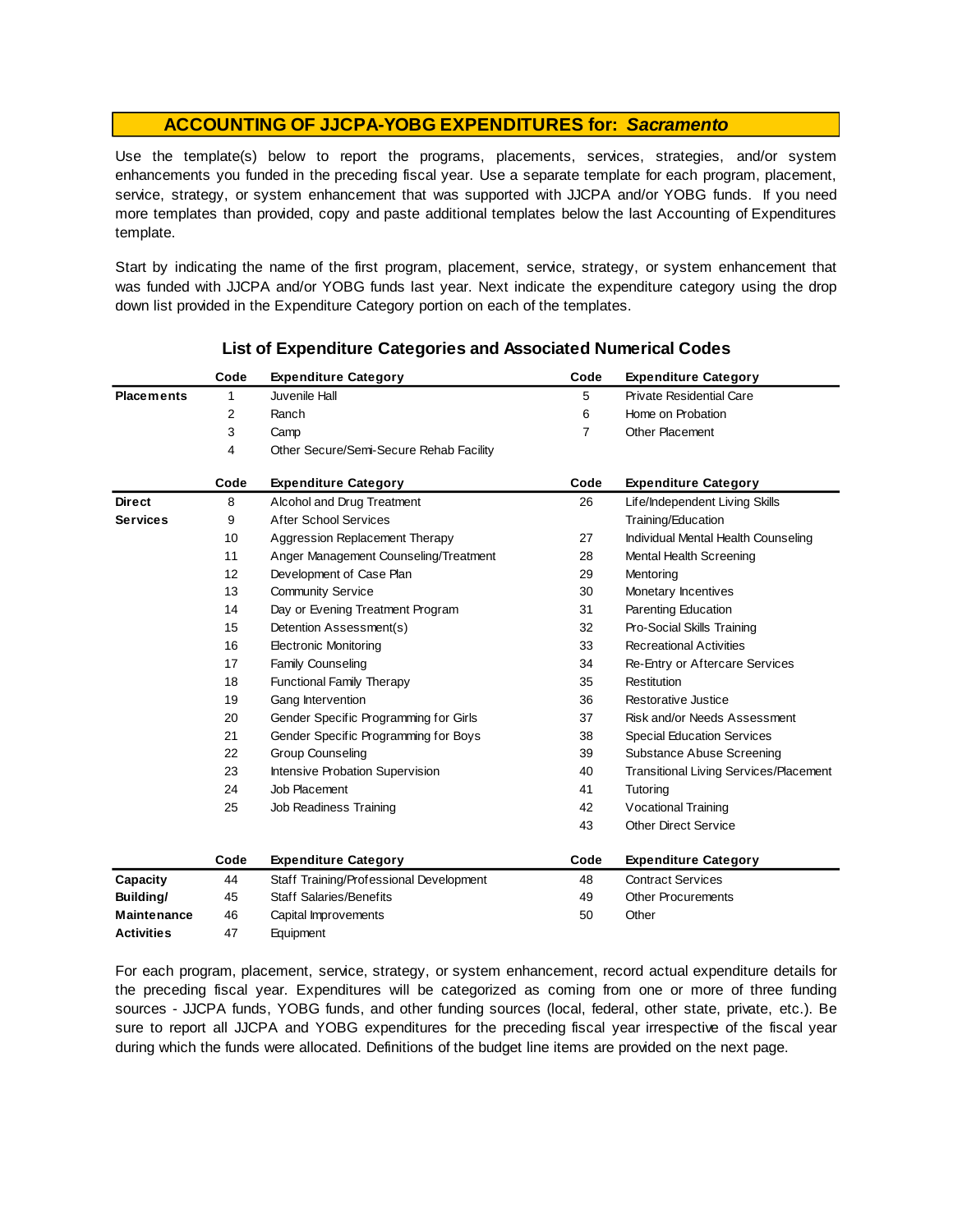**Salaries and Benefits** includes all expenditures related to paying the salaries and benefits of county probation (or other county department) employees who were directly involved in grant-related activities.

**Services and Supplies** includes expenditures for services and supplies necessary for the operation of the project (e.g., lease payments for vehicles and/or office space, office supplies) and/or services provided to participants and/or family members as part of the project's design (e.g., basic necessities such as food, clothing, transportation, and shelter/housing; and related costs).

**Professional Services** includes all services provided by individuals and agencies with whom the County contracts. The county is responsible for reimbursing every contracted individual/agency.

**Community-Based Organizations (CBO)** includes all expenditures for services received from CBO's. *NOTE* : *I f you use JJCPA and/or YOBG funds t o contract with <sup>a</sup> CBO, report that expenditure on this line item rather than on the Professional Services line item.*

**Fixed Assets/Equipment** includes items such as vehicles and equipment needed to implement and/or operate the program, placement, service, etc. (e.g., computer and other office equipment including furniture).

**Administrative Overhead** includes all costs associated with administration of the program, placement, service, strategy, and/or system enhancement being supported by JJCPA and/or YOBG funds.

Use the space below the budget detail to provide a narrative description for each program, placement, service, strategy, and/or system enhancement that was funded last year. *To do so, double click on the response box provided for this purpose.* 

Repeat this process as many times as needed to fully account for all programs, placements, services, strategies, and systems enhancements that were funded with JJCPA and/or YOBG during the last fiscal year. Keep in mind that this full report will be posted on the BSCC website in accordance with state law.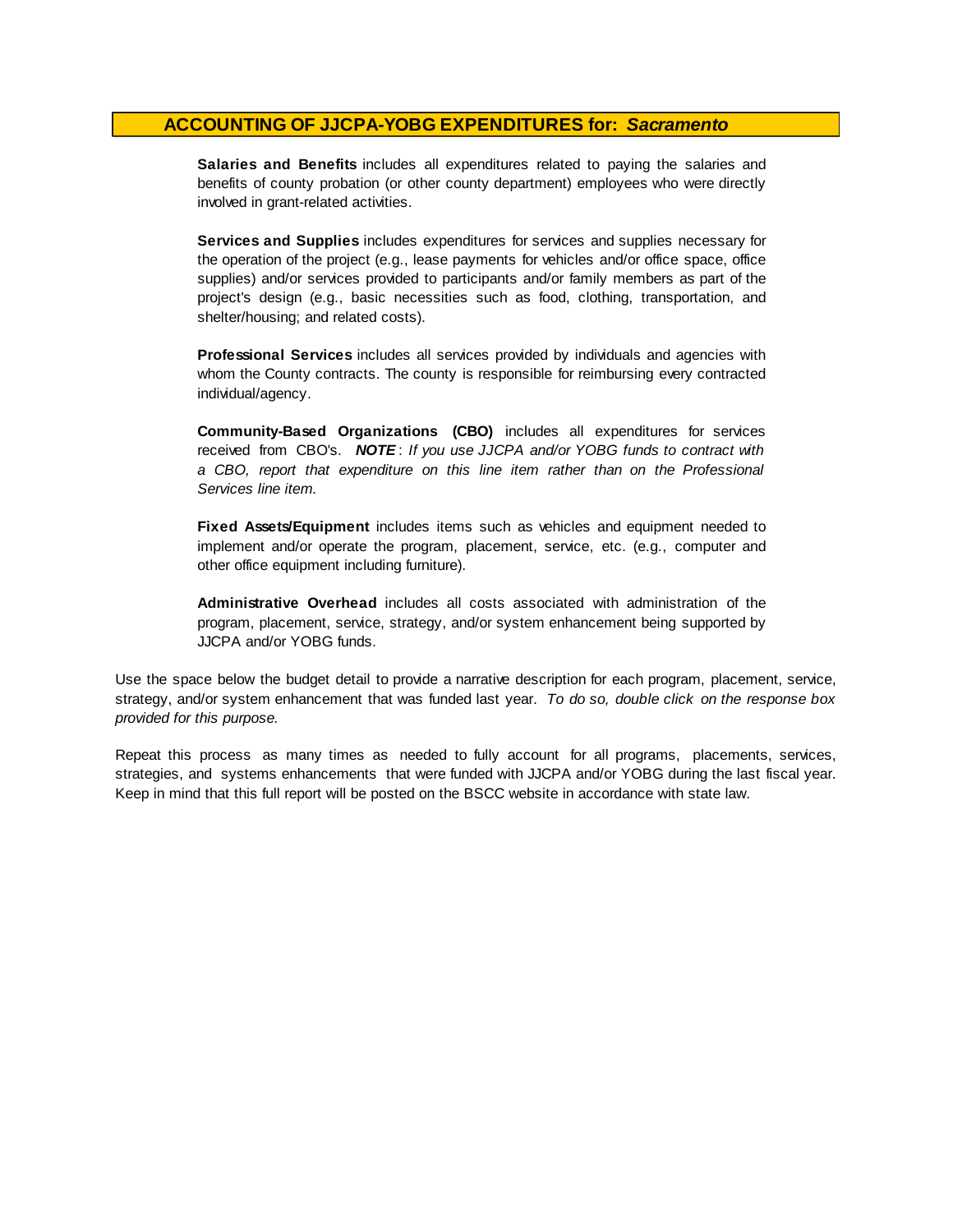| 1. Program, Placement, Service, Strategy, or System Enhancement                                          |                        |    |            |                               |  |  |  |
|----------------------------------------------------------------------------------------------------------|------------------------|----|------------|-------------------------------|--|--|--|
| Name of program, placement, service,<br>strategy or system enhancement:                                  | Placement              |    |            |                               |  |  |  |
| <b>Expenditure Category:</b>                                                                             | <b>Other Placement</b> |    |            |                               |  |  |  |
|                                                                                                          | <b>JJCPA Funds</b>     |    | YOBG Funds | All Other Funds<br>(Optional) |  |  |  |
| Salaries & Benefits:                                                                                     |                        | \$ | 1,209,972  |                               |  |  |  |
| Services & Supplies:                                                                                     |                        | \$ | 262,736    |                               |  |  |  |
| <b>Professional Services:</b>                                                                            |                        |    |            |                               |  |  |  |
| Community Based Organizations:                                                                           |                        |    |            |                               |  |  |  |
| <b>Fixed Assets/Equipment:</b>                                                                           |                        |    |            |                               |  |  |  |
| Administrative Overhead:                                                                                 |                        |    |            |                               |  |  |  |
| Other Expenditures (List Below):                                                                         |                        |    |            |                               |  |  |  |
|                                                                                                          |                        |    |            |                               |  |  |  |
|                                                                                                          |                        |    |            |                               |  |  |  |
|                                                                                                          |                        |    |            |                               |  |  |  |
| <b>TOTAL: \$</b>                                                                                         | ۰                      | \$ | 1,472,708  | -\$                           |  |  |  |
| Provide a description of the program, placement, service, strategy or system enhancement that was funded |                        |    |            |                               |  |  |  |

Provide a description of the program, placement, service, strategy or system enhancement that was funded with JJCPA and/or YOBG funds in the preceding fiscal year. For example, you might want to include information on the types of youth served, prevention services you provided, your accomplishments, any barriers encountered, and what specifically JJCPA and/or YOBG funds paid for.

Family maintenance is the primary goal of rehabilitation; however, there are often cases where it is in the best interest of a minor on probation to be removed from the home and placed in a group home or intensive therapeutic residential setting. If the minor is unable to be reunified with a parent or legal guardian, after completing a treatment program, some minors may be placed with a relative, non-relative or resource family. The Probation Placement Division (Placement) is responsible for the supervision of these youth.

Through assessments, and with the input of minors and their families, officers in the Placement unit funded by YOBG develop case plans to identify goals, objectives and specific treatment and/or services needed. Officers then facilitate appropriate placement of minors into group homes, residential treatment centers, and/or with foster family agencies and programs, both in-state and out-of-state.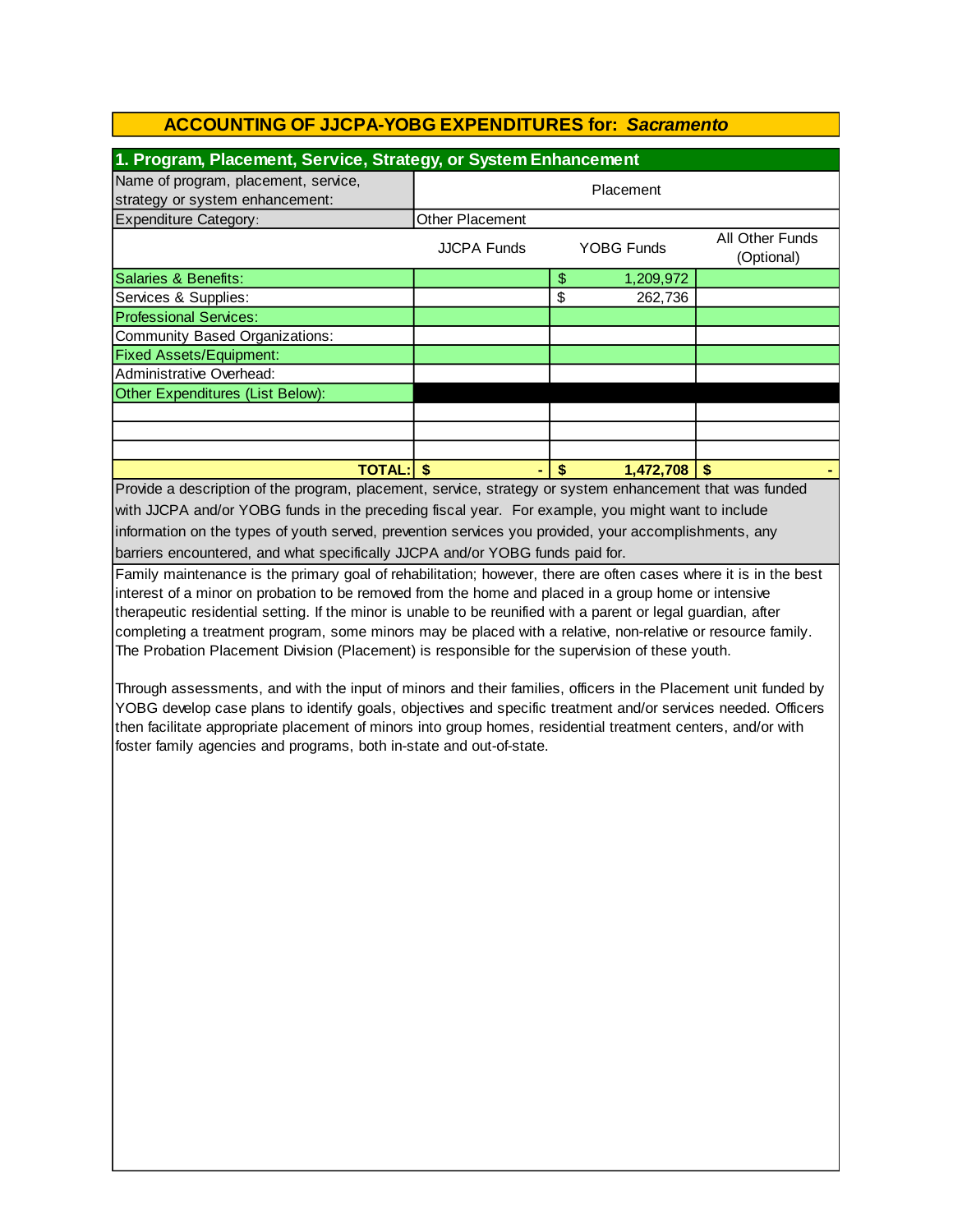| 2. Program, Placement, Service, Strategy, or System Enhancement         |                                                                          |                                 |    |           |  |  |  |
|-------------------------------------------------------------------------|--------------------------------------------------------------------------|---------------------------------|----|-----------|--|--|--|
| Name of program, placement, service,<br>strategy or system enhancement: | Intensive Probation Supervision                                          |                                 |    |           |  |  |  |
| <b>Expenditure Category:</b>                                            |                                                                          | Intensive Probation Supervision |    |           |  |  |  |
|                                                                         | All Other Funds<br><b>YOBG Funds</b><br><b>JJCPA Funds</b><br>(Optional) |                                 |    |           |  |  |  |
| Salaries & Benefits:                                                    | \$                                                                       | 3,596,829                       | \$ | 5,308,575 |  |  |  |
| Services & Supplies:                                                    | \$                                                                       | 597,715                         | \$ | 331,187   |  |  |  |
| <b>Professional Services:</b>                                           | \$                                                                       | 945,689                         |    |           |  |  |  |
| Community Based Organizations:                                          |                                                                          |                                 |    |           |  |  |  |
| <b>Fixed Assets/Equipment:</b>                                          |                                                                          |                                 |    |           |  |  |  |
| Administrative Overhead:                                                |                                                                          |                                 |    |           |  |  |  |
| Other Expenditures (List Below):                                        |                                                                          |                                 |    |           |  |  |  |
|                                                                         |                                                                          |                                 |    |           |  |  |  |
|                                                                         |                                                                          |                                 |    |           |  |  |  |
|                                                                         |                                                                          |                                 |    |           |  |  |  |
| <b>TOTAL: S</b>                                                         |                                                                          | 5,140,233                       | S  | 5,639,762 |  |  |  |

barriers encountered, and what specifically JJCPA and/or YOBG funds paid for. Provide a description of the program, placement, service, strategy or system enhancement that was funded with JJCPA and/or YOBG funds in the preceding fiscal year. For example, you might want to include information on the types of youth served, prevention services you provided, your accomplishments, any

Youth subject to a WIC Section 602 petition are provided a risk-and-needs assessment utilizing a validated assessment tool, in collaboration with the youth's family/legal guardian, to determine their risk to recidivate and to identify strengths and areas of need. The assessment results drive the dynamic and individualized case planning process with an emphasis on criminogenic risk and protective factors. The probation officer then conducts a structured interview to engage and motivate the youth and family. Through this guided process, evidenced-based programs within the community are discussed and explored with the youth and family. These programs include Functional Family Therapy (FFT) provided by Stanford Youth Solutions and Multi-systemic Therapy (MST) provided by River Oak Center for Children, which are both funded through JJCPA. Youth are also provided High Fidelity Wraparound services, and other specialized community-based services including cognitive behavioral counseling, trauma informed treatment such asTrauma Focused Cognitive Behavioral Therepy and other best practice interventions as needed. Referrals to community-based providers are made onsite and connection to service is timely. Supervision and support are provided by case managing officers who further the collaborative process with service providers, youth, families, and natural supports.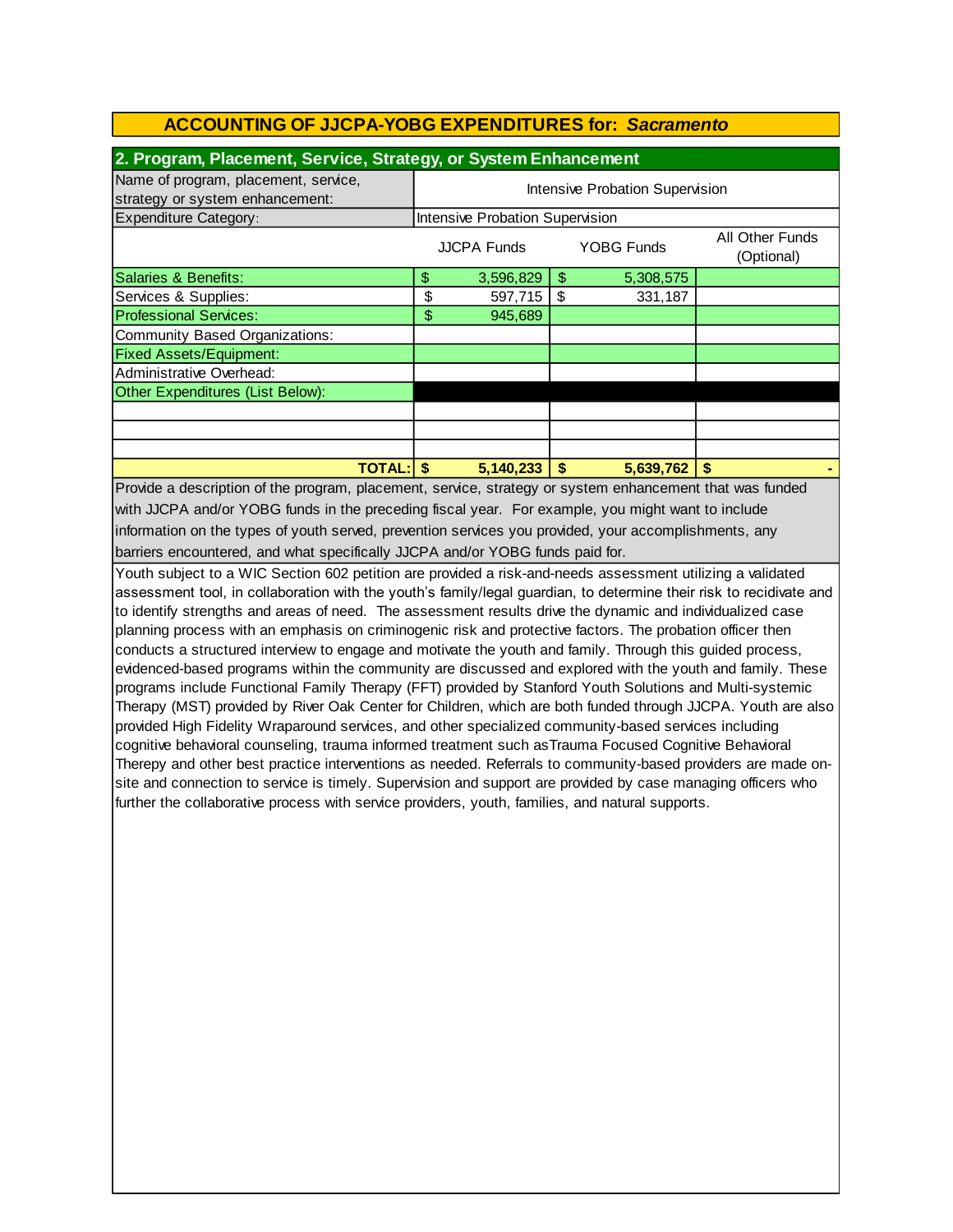| 3. Program, Placement, Service, Strategy, or System Enhancement         |                                   |    |                   |                        |  |  |  |
|-------------------------------------------------------------------------|-----------------------------------|----|-------------------|------------------------|--|--|--|
| Name of program, placement, service,<br>strategy or system enhancement: | <b>YDF Specialized Programing</b> |    |                   |                        |  |  |  |
| <b>Expenditure Category:</b>                                            | Juvenile Hall                     |    |                   |                        |  |  |  |
|                                                                         | <b>JJCPA Funds</b>                |    | <b>YOBG Funds</b> | <b>All Other Funds</b> |  |  |  |
| Salaries & Benefits:                                                    |                                   | \$ | 1,066,032         |                        |  |  |  |
| Services & Supplies:                                                    |                                   | \$ | 35,707            |                        |  |  |  |
| <b>Professional Services:</b>                                           |                                   | \$ | 246,238           |                        |  |  |  |
| Community Based Organizations:                                          |                                   |    |                   |                        |  |  |  |
| <b>Fixed Assets/Equipment:</b>                                          |                                   |    |                   |                        |  |  |  |
| Administrative Overhead:                                                |                                   |    |                   |                        |  |  |  |
| Other Expenditures (List Below):                                        |                                   |    |                   |                        |  |  |  |
|                                                                         |                                   |    |                   |                        |  |  |  |
|                                                                         |                                   |    |                   |                        |  |  |  |
|                                                                         |                                   |    |                   |                        |  |  |  |
| <b>TOTAL:</b>                                                           |                                   | S  | 1,347,977         |                        |  |  |  |

barriers encountered, and what specifically JJCPA and/or YOBG funds paid for. information on the types of youth served, prevention services you provided, your accomplishments, any Provide a description of the program, placement, service, strategy or system enhancement that was funded with JJCPA and/or YOBG funds in the preceding fiscal year. For example, you might want to include

Officers use the Detention Risk Assessment Instrument (DRAI), the Massachusetts Youth Screening Instrument, Version 2 (MAYSI-2), and mental health assessments to identify youth with a history of trauma and/or mental health needs and to make referrals to programing provided by community based organizations. Specialized programing includes trauma-specific skills groups and other group sessions, as well as voluntary participation in pro-social activities and vocational training.

A Multi-Sensory De-Escalation Room (MSDR), based on brain science and sensory integration, is used to assist residents in the development of self-regulation and internal controls. Since the implementation of the MSDR in November 2016 to June 2017, there were 518 sessions completed, which included assessments, deescalation, proactive, and reactive activities. Youth are assessed for a pre- and post-emotional scale score from 1 to 10. 1 indicates things are going well with the youth and they can engage with peers, and 10 indicates the youth is experiencing elevated emotions (i.e.,is very upset or ready to explode). Between November of 2016 and June of 2017 youth have experienced a 50% reduction between the pre and post emotional scale.

TheTrauma Skills Program is a collaboration with two psychologists from UC Davis CAARE Diagnostic and Treatment Center. The 10-session course is funded through YOBG and is conducted in two units – one male and one female. The program includes empirically supported principles and education related to the effects of trauma. The sessions include psychoeducation – what is trauma, trauma triggers, variety of trauma events, and common trauma symptoms/reactions and skill building- relaxation, mindfulness, emotional identification, recognizing and coping with trauma triggers, challenging problematic thinking, anger management, and healthy relationships. The program also includes didactic information as well as activities for the youth to participate in related to the session topic.

The Boys & Girls Clubs of Greater Sacramento partners with the Probation Department to offer a full Boys & Girls Club program within YDF through YOBG funding. The Clubs offers programs and activities to help youth to make smart and healthy life choices, and provide them with opportunities for education and career development.

YOBG funds the vocational program in partnership with Northern California Construction Training, which prepares residents for a career in building construction through both classroom instruction and hands-on experience. In July 2016, YDF expanded programming hours and made it available to include female participants. Through the program, students learn the basic skills needed to work in the construction industry. Skills taught in the classroom and on the job-site include job safety, tools use, construction terms, and basic blueprint reading. Students can continue training in the community once released from custody.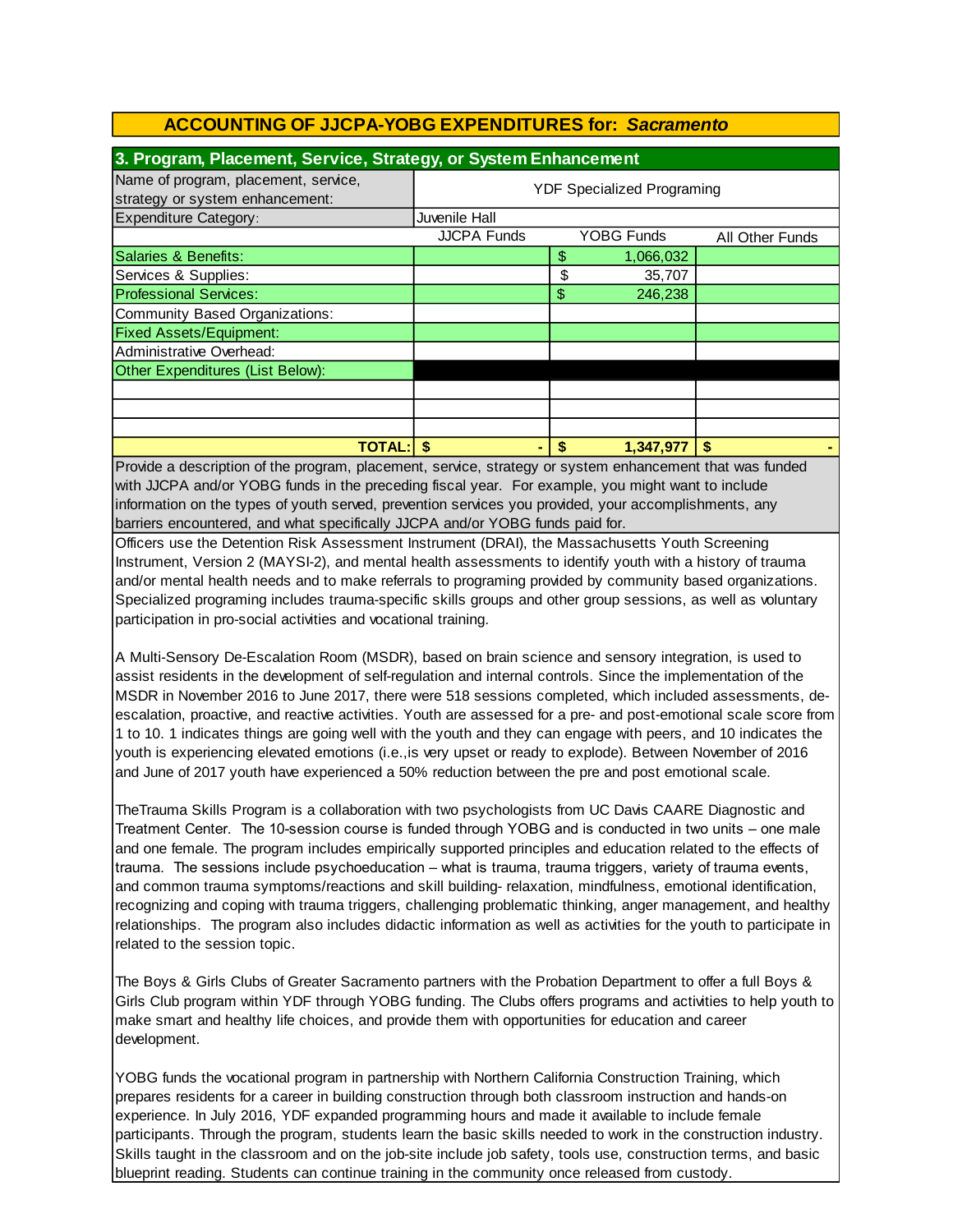| 4. Program, Placement, Service, Strategy, or System Enhancement |                  |                    |                 |  |  |  |
|-----------------------------------------------------------------|------------------|--------------------|-----------------|--|--|--|
| <b>Youth Service Center</b>                                     |                  |                    |                 |  |  |  |
|                                                                 |                  |                    |                 |  |  |  |
|                                                                 |                  | <b>YOBG Funds</b>  | All Other Funds |  |  |  |
| \$                                                              | 1,237,685        |                    |                 |  |  |  |
| \$                                                              | 175,294          |                    |                 |  |  |  |
| \$                                                              | 100,437          |                    |                 |  |  |  |
|                                                                 |                  |                    |                 |  |  |  |
|                                                                 |                  |                    |                 |  |  |  |
|                                                                 |                  |                    |                 |  |  |  |
|                                                                 |                  |                    |                 |  |  |  |
|                                                                 |                  |                    |                 |  |  |  |
|                                                                 |                  |                    |                 |  |  |  |
|                                                                 |                  |                    |                 |  |  |  |
|                                                                 | 1,513,416        |                    |                 |  |  |  |
|                                                                 | <b>TOTAL: \$</b> | <b>JJCPA Funds</b> |                 |  |  |  |

Provide a description of the program, placement, service, strategy or system enhancement that was funded with JJCPA and/or YOBG funds in the preceding fiscal year. For example, you might want to include information on the types of youth served, prevention services you provided, your accomplishments, any barriers encountered, and what specifically JJCPA and/or YOBG funds paid for.

The YSC program is a partnership between SCOE, Probation, and Boys and Girls Club of Greater Sacramento (BGC). Probation officers are located at three (3) community school campuses throughout Sacramento County (North, Central, and South).

The program includes:

- On-site and community supervision by Probation;
- Individualized treatment and supervision plans for minors;
- Truancy prevention and intervention;
- Mentoring;
- Life skills development;
- Leadership training;
- Work training and experience,
- Exposure to higher education, pro-social activities and afterschool programming.

Afterschool and summer programming is provided in coordination with the Boys and Girls Clubs of America to both probation and non-probation youth. The program funded through JJCPA and includes sporting activities, team building excercises, job preparedness, life skill seminars, and giving back to the community through working at local food banks, cleaning up, and giving out food and water to those who are in need as well as mentoring and tutoring assistance. Incentives for staying engaged include trips to the movies, bowling, museums, art galleries, and even six flags discovery kingdom.

During Fiscal Year 16-17 there were 107 youth that had probation status that particiapted in the YSC program. 76% of the particiants paid their court ordered restitution within 6 months of entering the program compared to 20% that completed their restitution 6 months prior to particaption in the program. Additionally, probation participants were incarcerrated 24% less than they were prior to participaton in the program.